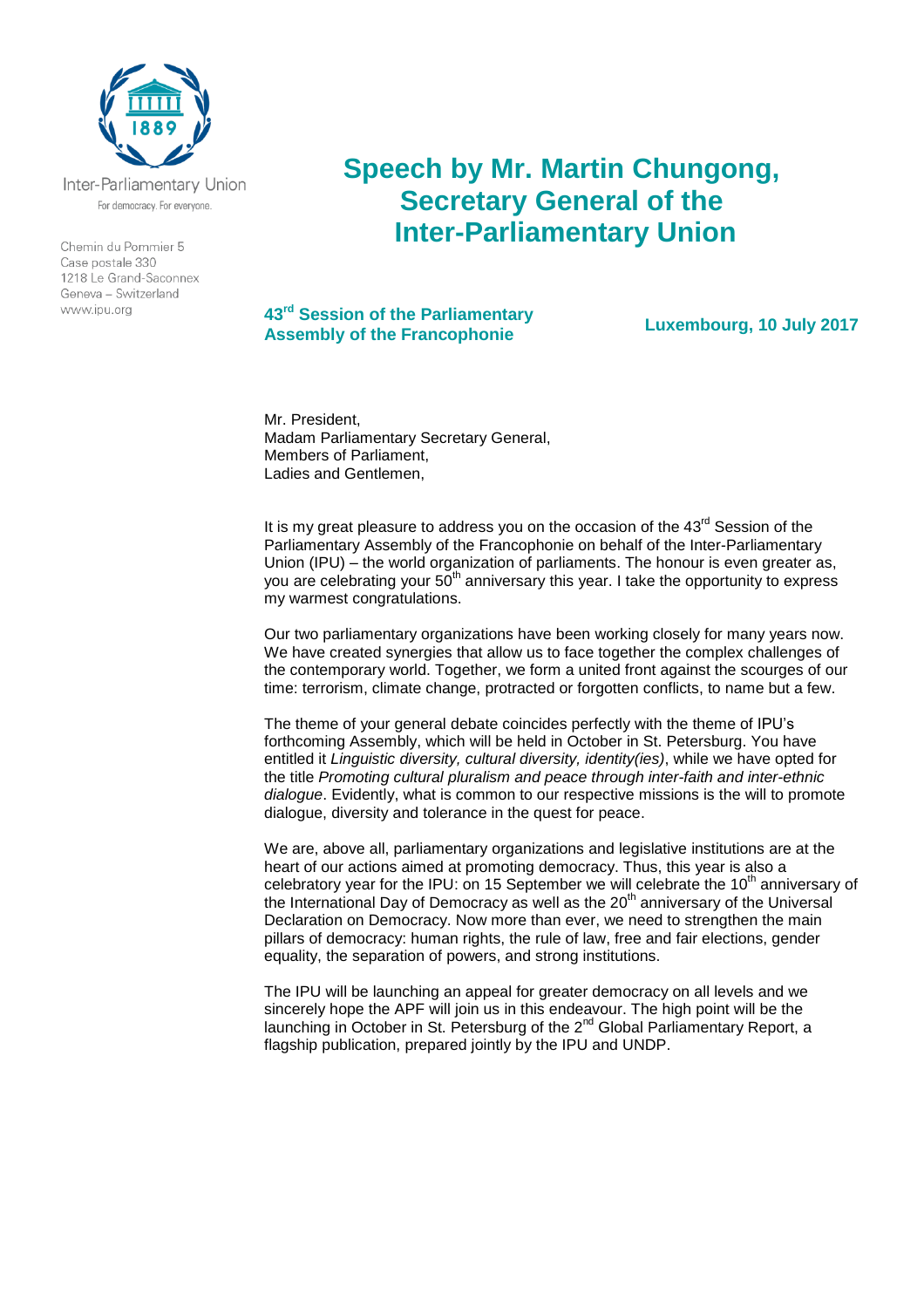Ladies and Gentlemen,

It must be stated that parliaments have a crucial role in the implementation of decisions made on the international level and in their success. Take the example of the Sustainable Development Goals (SDGs) aimed at carrying through sustainable development to the year 2030. The realization of the SDGs requires that an appropriate national legal framework be put in place.

As parliamentarians you must draft specific laws that will provide a solid legislative framework for the 2030 Agenda action plan. You must also ensure, through your oversight functions, that these laws, national policies and strategic plans are implemented by your governments and that the latter report back to you on these matters. Your budgetary role is paramount in allocating financial resources for the implementation of commitments undertaken at the international level.

By way of assistance, the Inter-Parliamentary Union has prepared several tools, including a self-assessment toolkit. These tools will enable you to institutionalize efficiently a plan of action and will also assess the degree of your preparedness. Consequently, your institution will work towards the SDGs and identify the strategies, mechanisms and partnerships needed to implement them effectively.

Ladies and Gentlemen

The IPU was founded by visionaries who dreamt of a world without conflict, where the different peoples of the world would reach agreement through dialogue. We are pursuing this goal relentlessly by providing, twice a year, a platform for dialogue for parliaments and parliamentarians. We promote and work on parliamentary diplomacy in protracted or forgotten conflicts such as the conflicts in Syria and on the Korean Peninsula. Speaking of preventive diplomacy, a second roundtable on water, recently held at IPU Headquarters, brought together parliamentarians from Palestine and Israel and scientists.

Besides these efforts, we at the IPU are strongly convinced that it is only through the inclusion of all sectors of society that lasting peace can be achieved. The participation of women, young people and minorities is crucial for a peaceful co-existence and for taking all perspectives into account in decisions which, after all, affect us all.

This is why the IPU is a pioneer in the promotion of the participation of women and young people in politics. Like your Network of Women Parliamentarians, we have a dedicated structure – the Forum of Women Parliamentarians that was set up 25 years ago. And similarly to your Youth Parliament, we have created the Forum of Young Parliamentarians of the IPU. We are convinced that the best way to deal with the issue of terrorism is to raise the awareness of young people and to involve them in the decision-making process rather than through confrontation. We cannot ignore young people anymore as they are our future. I therefore propose to create synergies between these two networks of our respective organizations.

For their part, parliamentarians must set the example of tolerance in their words and their deeds. They must refrain from making speeches that incite hatred and xenophobia. They must also condemn all forms of discrimination based on race, colour, ethnic origin, sexual orientation or political affiliation.